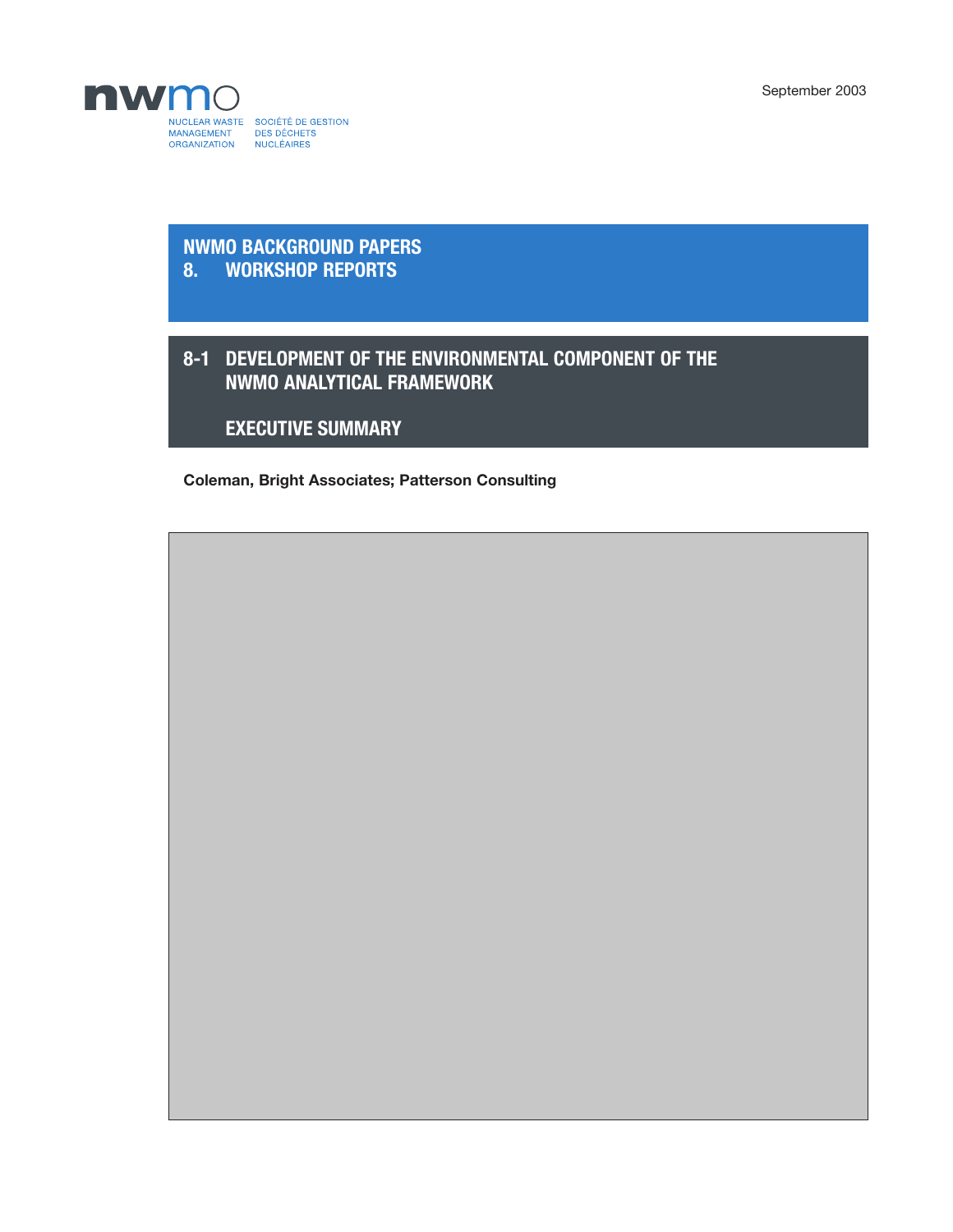## **Environment Workshop**

A one-day workshop was convened in Ottawa in September 2003 to discuss the environmental aspects of nuclear fuel waste management. Eleven experts participated, drawn from business and industry, academia, government, and the non-government sector - all with recognized senior level experience in decisionmaking on environmental issues. Workshop participants were asked to provide advice on two areas:

The general environmental parameters that govern decision-making; and The key environmental questions that needs to be answered respecting the management of spent nuclear fuel.

The discussion during the workshop and the suggestions that emerged focused on three themes:

- Science for decision-making.
- Environmental assessment.
- Governance.

**Science for Decision Making - Science for decision-making. Environmental** science is needed to calculate and compare the risks associated with different approaches to managing waste nuclear fuel. Monitoring systems should provide information to measure environmental effects and technology performance. This information is of broad interest and provides feedback for adaptive management. Imaginative approaches to public engagement will allow for improved understanding of the science and its significance

**Environmental Assessment** - The formal environmental assessment process should not be the only means of communication when a specific proposal is before the public. Complementary processes and institutions should be mobilized. Results should be provided to the formal process to inform its deliberations and to demonstrate at the earliest stage the capacity for adaptive management on this issue.

**Governance - Effective systems of governance, now and in the future, require** transparency, lack of bias, accessibility, competence and public accountability. Environmental considerations are and will continue to be integrated into the decision making of many institutions on the grounds of efficiency and effectiveness. New institutions may be required to increase trustworthiness and/or for new functions.

**Key Questions** - In reviewing and assessing possible approaches for the management of spent nuclear fuel, the following key environmental questions should be considered.